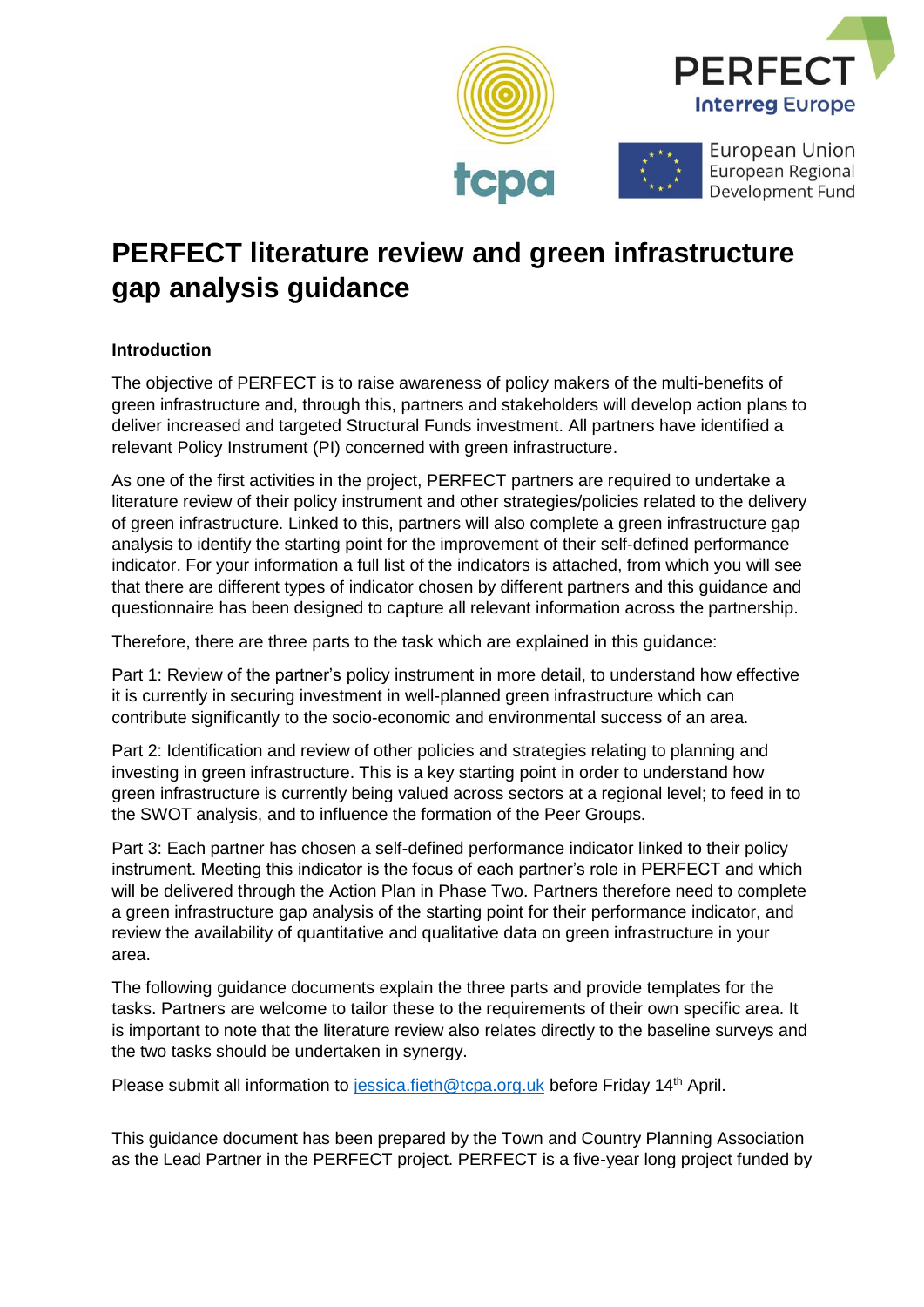



INTERREG Europe looking at the multiple benefits of green infrastructure for climate change adaptation, health and energy.

TCPA website:<https://www.tcpa.org.uk/>

PERFECT website:<http://www.interregeurope.eu/perfect/>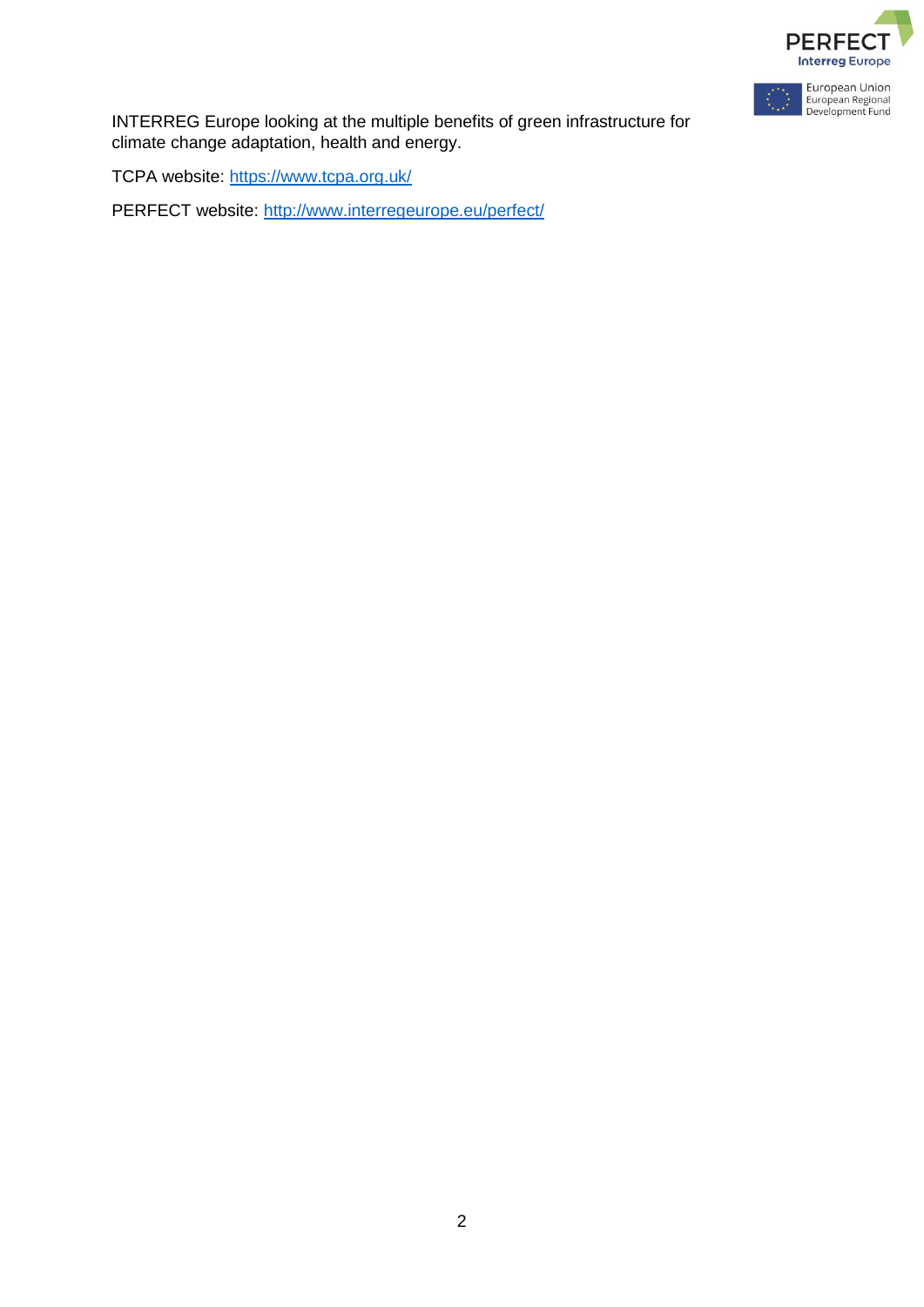



#### **Introduction**

Each partner is required to review their policy instrument in more detail to understand the process used to develop it, who is involved in its development and its implementation. Partners should use the information already supplied for their policy instrument under section B of the application form.

1. Name of policy instrument:

2. Is your policy instrument a Structural Funds Operational Programme?

Yes…………………………… □ No……………………………… □

3. Which areas of green infrastructure does the policy instrument address? If the policy instrument is a Structural Funds programme, please focus on the specific Operational Programme and Thematic Objective as listed in the application form.

| Climate change adaptation □ |
|-----------------------------|
|                             |
|                             |
|                             |

If other, please give details:

- 4. Which organisation and department is responsible for producing the policy instrument?
- 5. Is there a delivery plan for the implementation of the policy instrument?

If yes, describe briefly the delivery plan and its objectives: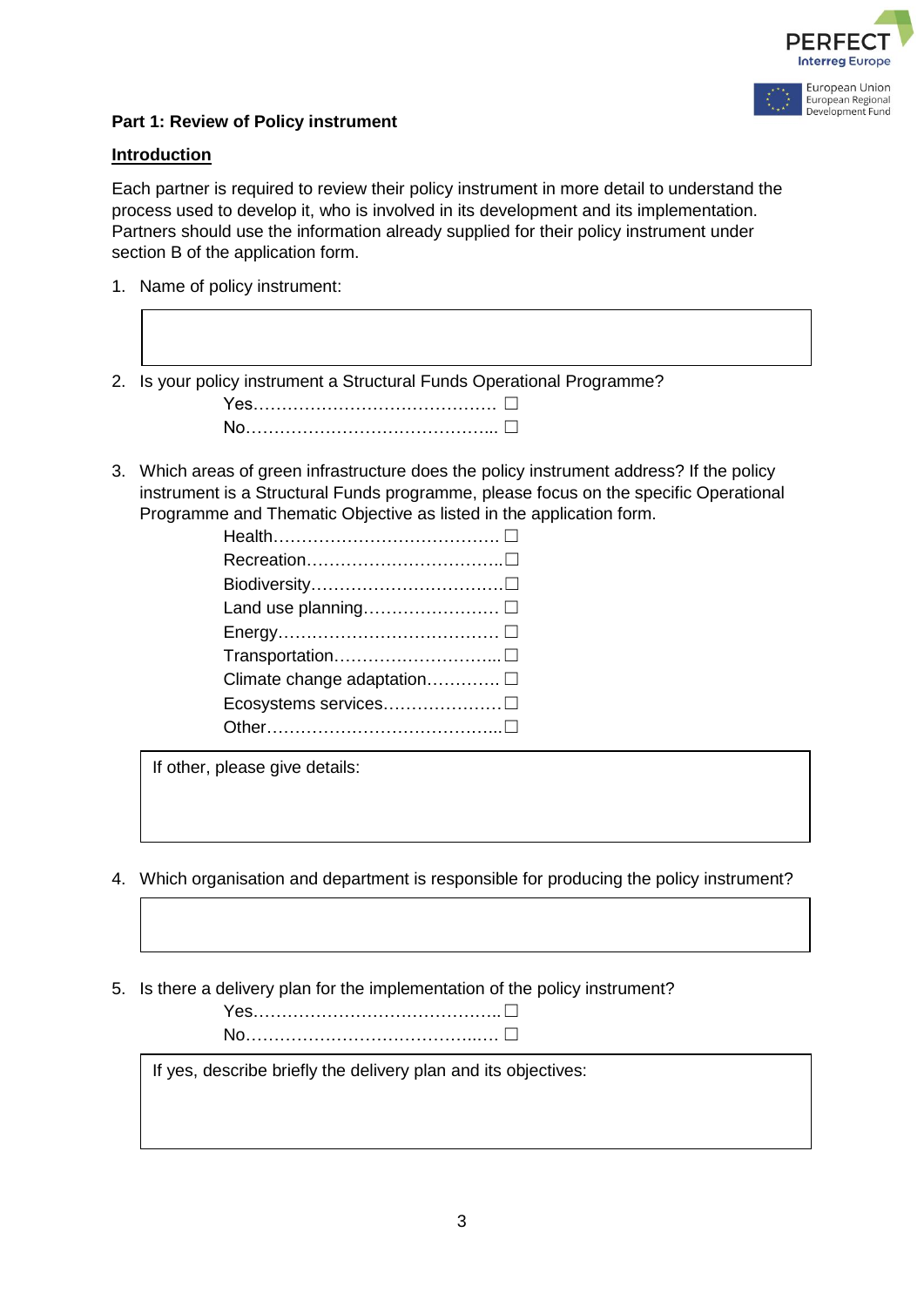

European Regional Development Fund

6. Is there a mechanism set out for monitoring the implementation of the policy instrument?

| Yes…………………………………………∟ |  |
|----------------------|--|
|                      |  |

If yes, describe briefly the mechanisms for monitoring:

7. Is there evidence that the policy instrument was prepared with wider input from other departments/stakeholders?



If yes, please list the departments:

**If your policy instrument is a Structural Funds Operational Programme, please answer questions 8 – 9:**

8. Which organisations can apply for funding under the Thematic Objective?

9. Is the process for applying for funding easily accessible?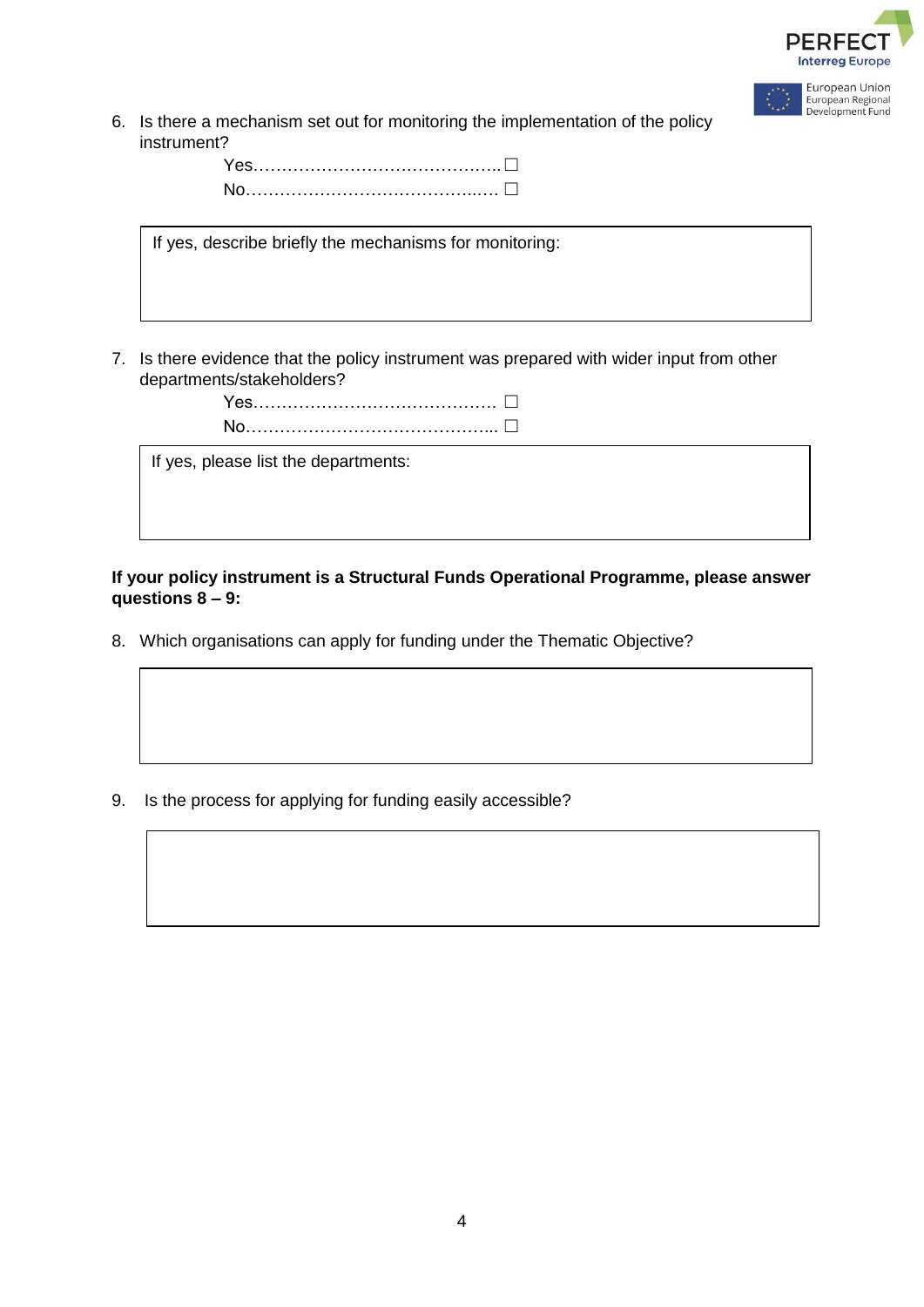

# **Part 2: Review of other policies and strategies relating to green infrastructure**

# **Introduction**

Municipalities across Europe have responsibility for various aspects of green infrastructure, often dispersed amongst the organisation. The result can be a number of plans for health, land use planning, biodiversity, transport and other areas that set out the benefits individually for improved green infrastructure. There can be a lack of co-ordination amongst policy makers and decision makers as a result, which means that opportunities are missed for new investment to be secured.

Securing investment in multi-functional green infrastructure depends on departments at a local level working well together to influence investment programmes to maximise the socioeconomic benefits of green infrastructure.

The below list shows where policies and strategies at a local level are likely to be found that include green infrastructure. The task for PERFECT partners is to review these, for their own partner area, to understand the current state of play in the area.

#### Policy areas

- Health, e.g. public health strategies
- Environment, e.g. air quality strategies, biodiversity strategies
- Planning, e.g. regional/local plans
- Climate change, e.g. adaptation action plans
- Transport, e.g. walking and cycling plans
- Tourism strategies
- Economic investment, e.g. inward investment strategies
- Inclusivity, e.g. equality strategies

When considering which strategies are most relevant to green infrastructure, it is important to consider the following questions

- Which strategies have the greatest potential to influence investment in green infrastructure, according to scale (regional/local) and relevance?
- Which strategies are currently relevant to, or could be relevant to, the policy instrument?

Partners should use the information already supplied in other areas of section B, particularly on territorial context.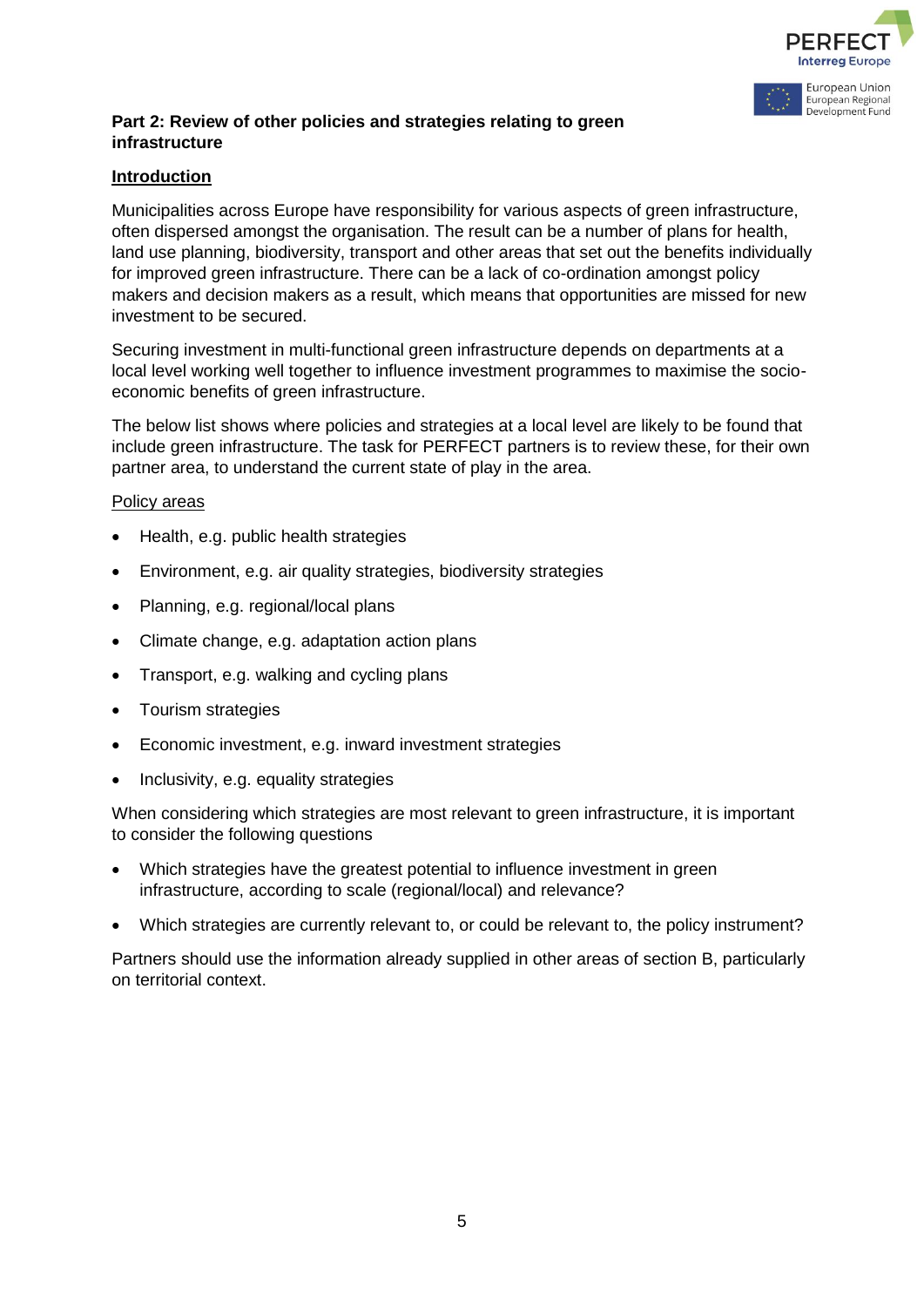



Each partner is required to identify and review 5-10 of the most relevant strategies and policies on green infrastructure in their partner area, according to the following template:

- 1. Name of strategy/policy:
- 2. Organisation and department responsible for preparing strategy/policy:

3. Which topic (s) of green infrastructure does this strategy/policy address?

| Climate change adaptation □ |
|-----------------------------|
|                             |
|                             |
|                             |
|                             |
|                             |
|                             |

If other, please give details:

4. Is there evidence of partnership working involved in preparation of this strategy/policy? If so, between who?

| <u>Yes……………………………………………</u> |  |
|-----------------------------|--|
|                             |  |

If yes, between who?

5. Does the strategy/policy contain reference to evidence supporting investment in green infrastructure?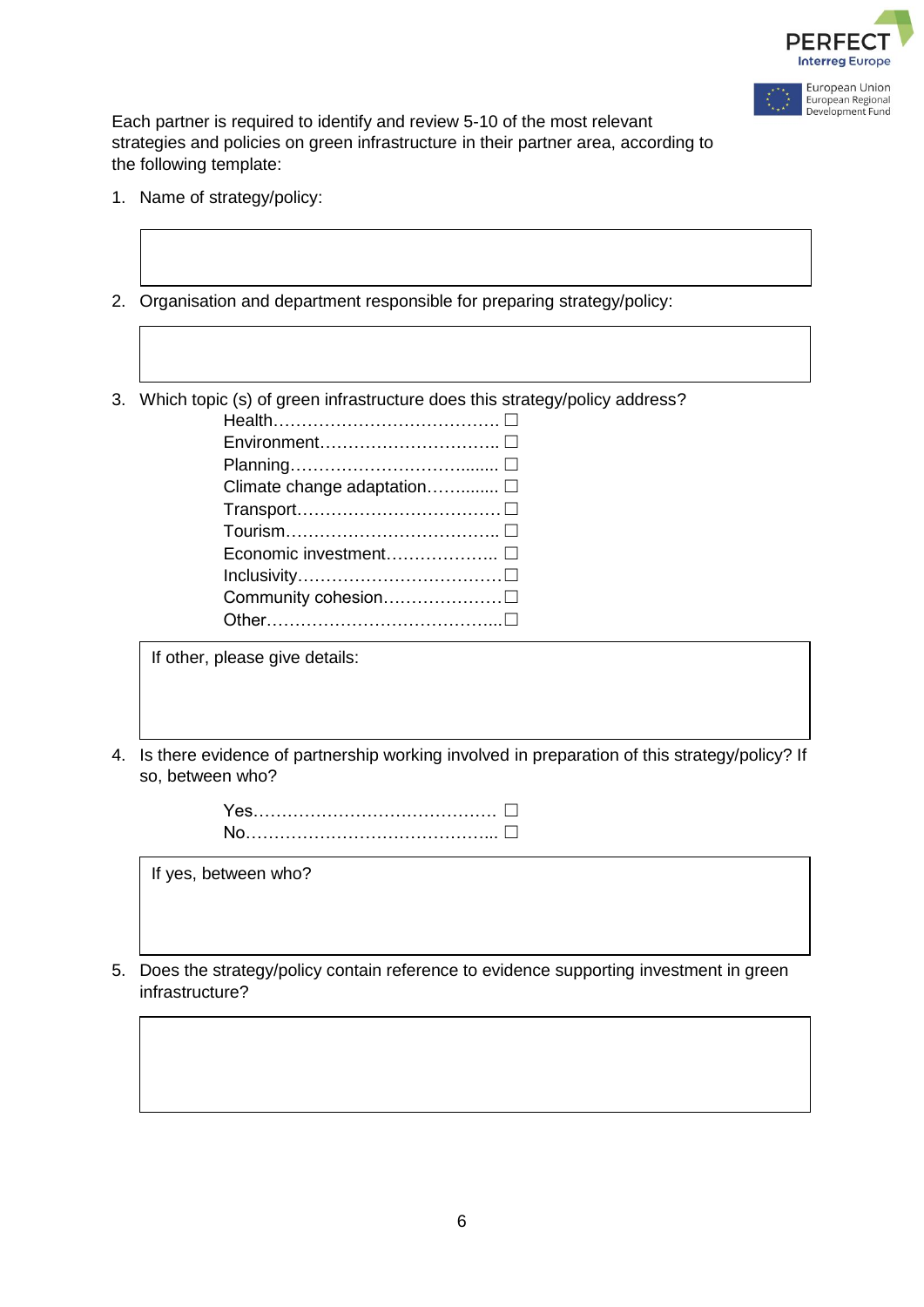

6. Do the strategy/policy contain investment plans, identifying funding opportunities for new projects?

7. Is there evidence of how the strategy links to the partner's policy instrument?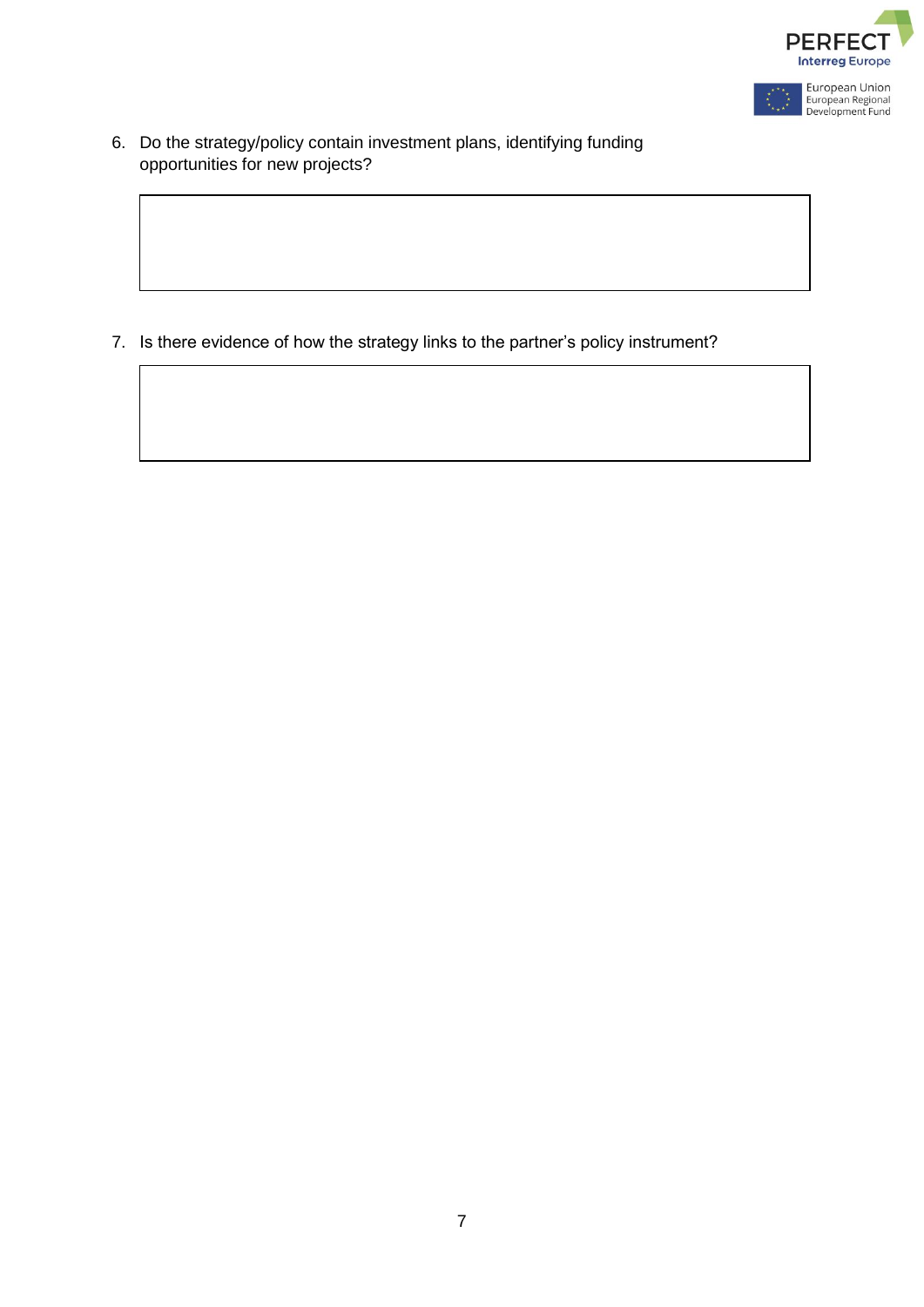

# **Part 3: Green infrastructure gap analysis**

#### **Introduction**

Partners are also required to carry out a gap analysis of existing green infrastructure and green infrastructure policies. To do this, partners need to review their self-defined performance indicator as listed in the application form (Section B), to assess what is influencing their indicator currently, and how this can be changed through the work of PERFECT.

Linked to this, partners need to review the state of play in regards to existing quantitative and qualitative evidence on green infrastructure in their partner area.

It is important for each partner to review other sections of the application form (section B.2) when answering this question, particularly their response to the question "how do you envisage the improvement of this policy instrument"?

#### **Self-defined performance indicator (partner to copy from application form)**

- 1. What topic does your performance indicator currently address? Increase in quality and area of green infrastructure..☐ Increase in community use of green infrastructure…☐ Increase in number of bids for green infrastructure..  $\Box$ Improvements to the policy instrument………………☐
- 2. Is there a spatial audit or plan of existing green infrastructure and its uses in the partner area?

3. Is there quantitative evidence available of who uses green spaces, parks, playgrounds, football pitches etc. in the partner area?

4. Is there qualitative data available on existing green infrastructure in the partner area?